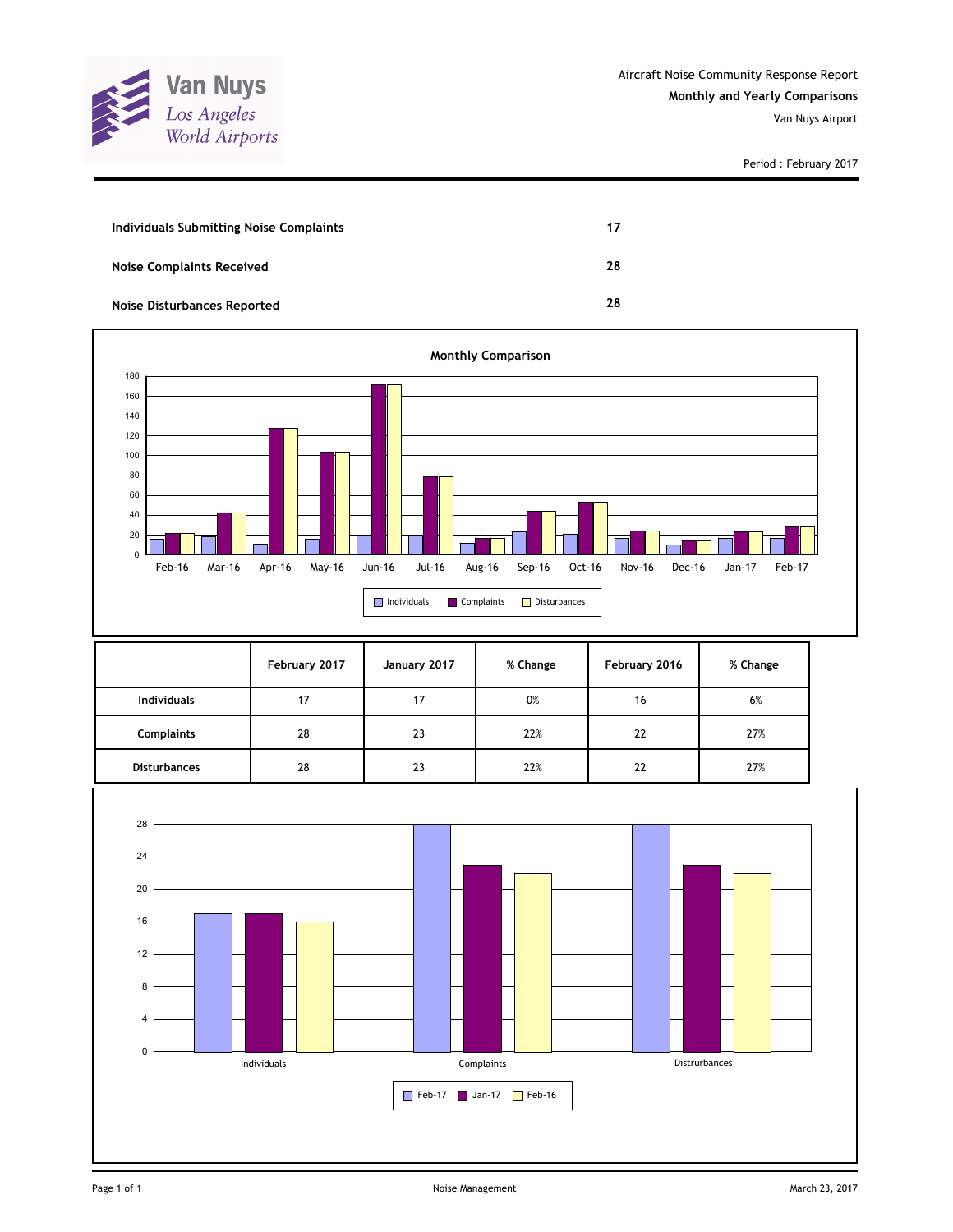

Period : February 2017

|                     | Day<br>$(7:00 \text{ am} - 7:00 \text{ pm})$ | Evening<br>$(7:00 \text{ pm} - 10:00 \text{ pm})$ | Night<br>(10:00 pm - 7:00 am) |
|---------------------|----------------------------------------------|---------------------------------------------------|-------------------------------|
| <b>Complaints</b>   | 15                                           | 4                                                 | q                             |
| <b>Disturbances</b> | 15                                           | 5                                                 | 8                             |



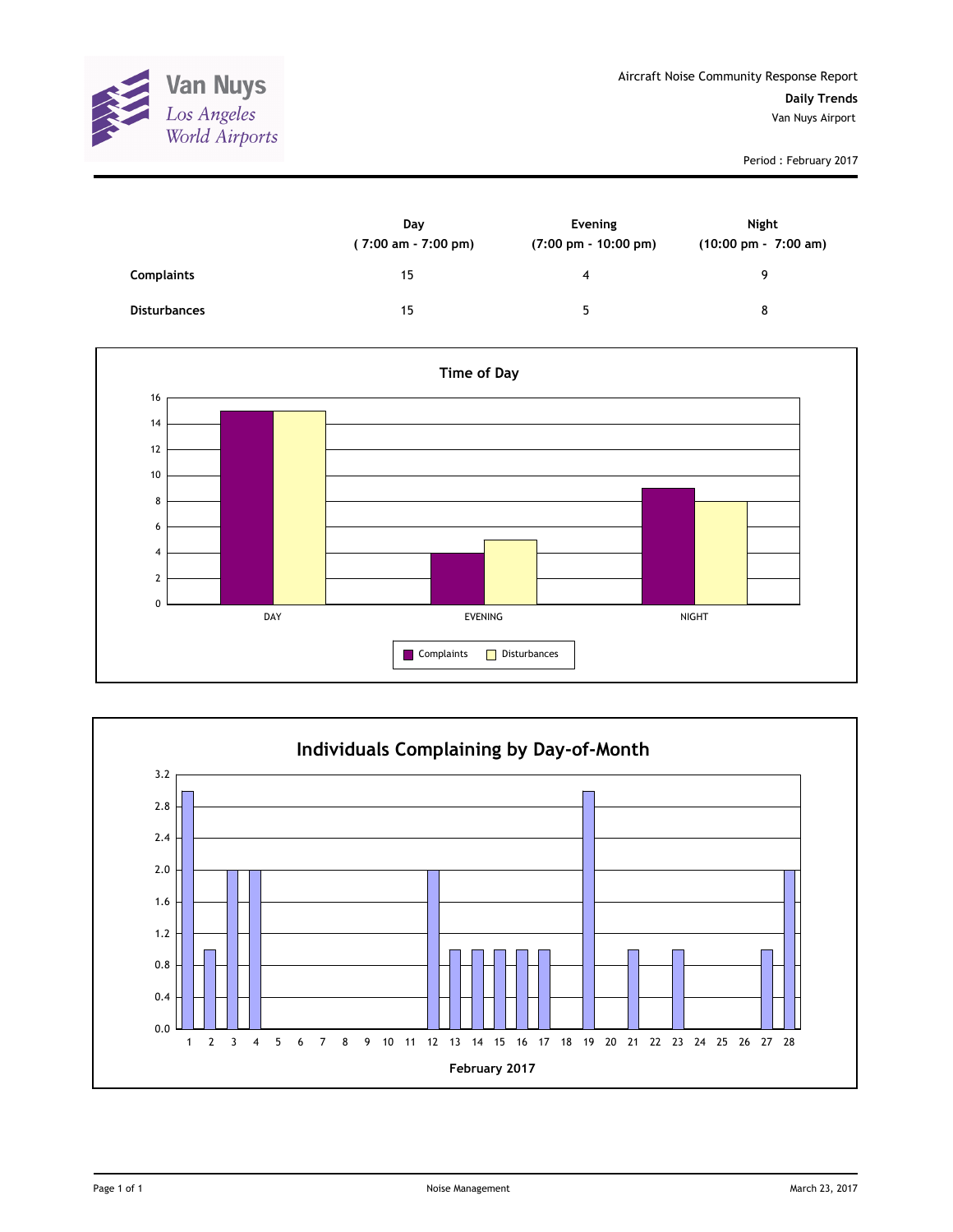**Van Nuys**<br>*Los Angeles*<br>*World Airports* X

Period : February 2017

| City               | Individuals | <b>Complaints</b> | Percentage of Complaints**                        |           |
|--------------------|-------------|-------------------|---------------------------------------------------|-----------|
| <b>Bell Canyon</b> |             | $\overline{2}$    | $7\%$                                             |           |
| Burbank            |             |                   | $4\%$                                             |           |
| Encino             | 2           | 6                 | 21%                                               |           |
| Laguna Niguel      |             | 1                 | $4\%$                                             |           |
| Lake Balboa        | 3           | 7                 | 25%                                               |           |
| Northridge         | 2           | $\overline{2}$    | $7\%$                                             |           |
| Pacoima            |             | 1                 | $4\%$                                             |           |
| Redondo Beach      |             | 1                 | $4\%$                                             |           |
| Sherman Oaks       | 3           | 4                 | $14\%$                                            |           |
| Van Nuys           | 2           | 3                 | $11\%$                                            |           |
| <b>TOTAL</b>       | 17          | 28                | 0<br>20<br>30<br>40<br>50<br>10<br>60<br>70<br>80 | 100<br>90 |

| <b>Individuals</b> |                                                                                | <b>Complaints</b> |            |              | Percentage of Complaints** |                |  |  |       |    |        |  |
|--------------------|--------------------------------------------------------------------------------|-------------------|------------|--------------|----------------------------|----------------|--|--|-------|----|--------|--|
|                    | Individuals Reporting 2 To 5 Complaints<br>Individuals Reporting One Complaint | 17<br>11          | 61%<br>39% |              |                            |                |  |  |       |    |        |  |
| <b>TOTAL</b>       | Individuals: 17                                                                | 28                |            | $\mathbf{0}$ |                            | 10 20 30 40 50 |  |  | 60 70 | 80 | 90 100 |  |

\* One individual reporting 6 or more complaints shown by city.

\*\* All percentages are rounded to the nearest whole number.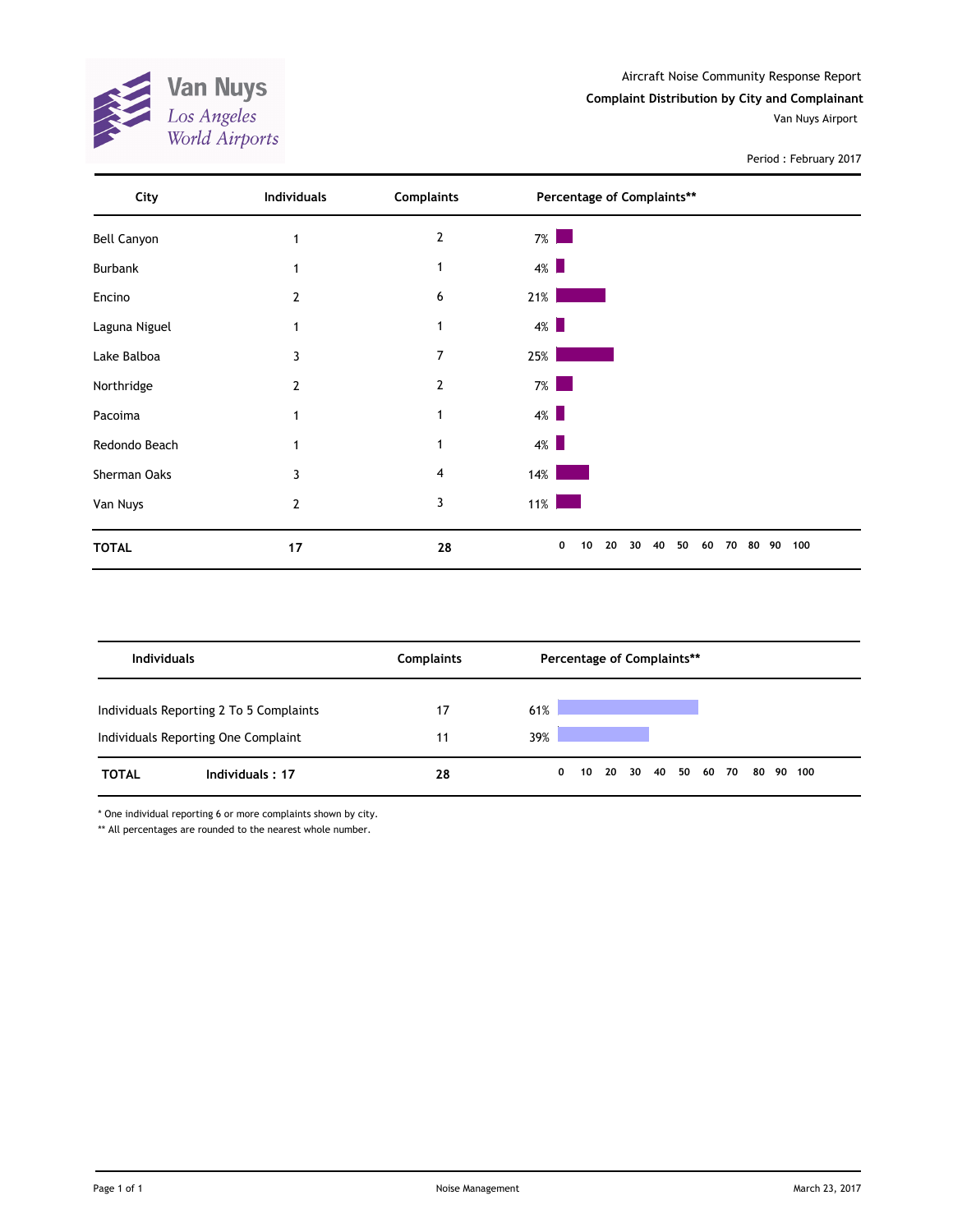

Period : February 2017

| Type of Disturbance*         | <b>Number of Complaints</b> |
|------------------------------|-----------------------------|
| Circling                     | 1                           |
| Flying over home             | 7                           |
| Late night/early morning     | 6                           |
| Low flying                   | 3                           |
| Other                        | 1                           |
| Sustained noise (>5 minutes) | $\overline{2}$              |
| Unspecified                  | 2                           |
| Unusually loud               | 6                           |
| TOTAL                        | 28                          |



Note: \* As reported by complainant.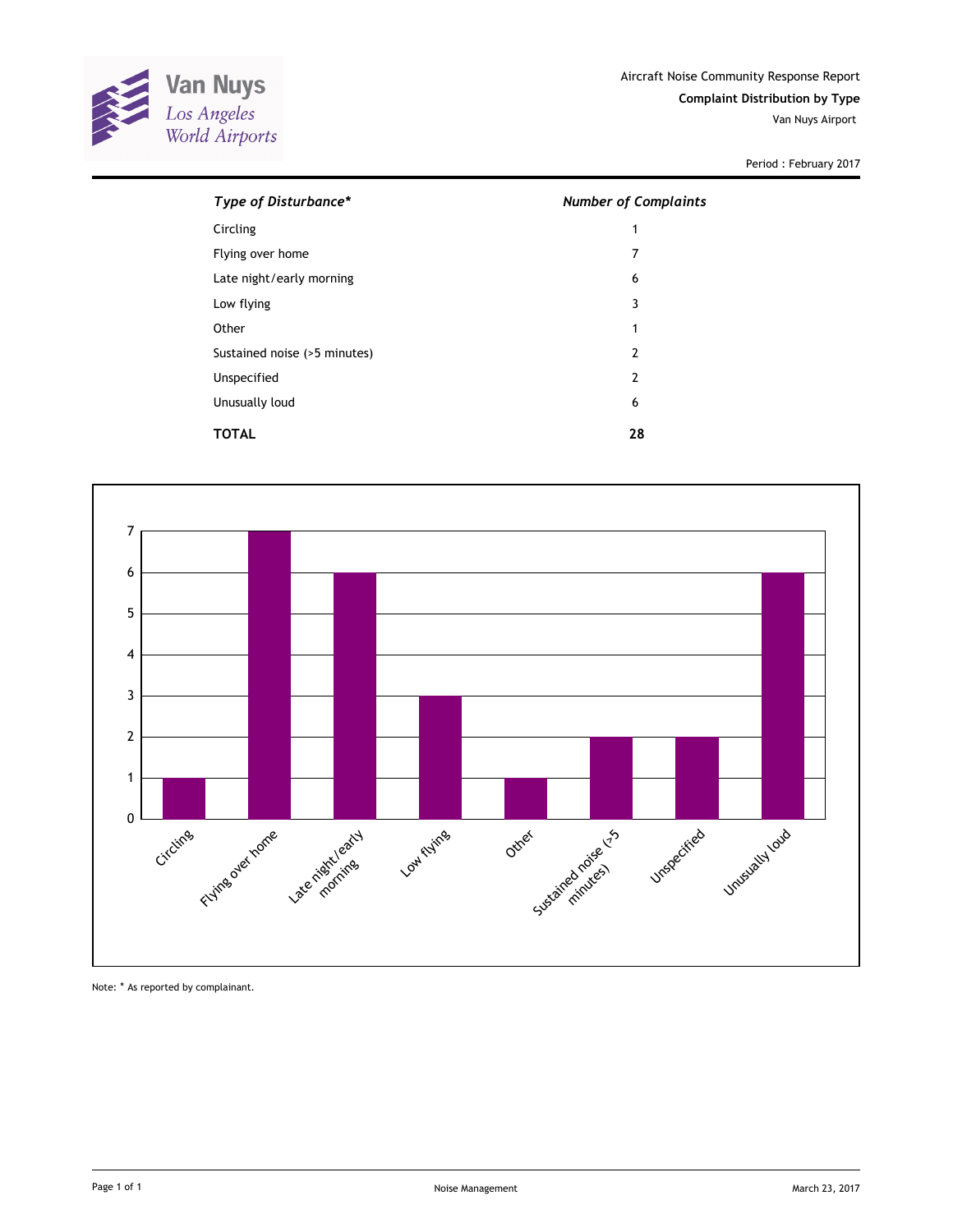

|  |  | Period: February 2017 |  |  |
|--|--|-----------------------|--|--|
|--|--|-----------------------|--|--|

| Contact   |            | Disturbance |            |              |                |                                                                                                                                                                                                                                                                                                                                                                                                                                                                                                                                                                                                                                                                                                                                                                                                                                                                                                                                                                                                                                                                                                                                                                                                           |
|-----------|------------|-------------|------------|--------------|----------------|-----------------------------------------------------------------------------------------------------------------------------------------------------------------------------------------------------------------------------------------------------------------------------------------------------------------------------------------------------------------------------------------------------------------------------------------------------------------------------------------------------------------------------------------------------------------------------------------------------------------------------------------------------------------------------------------------------------------------------------------------------------------------------------------------------------------------------------------------------------------------------------------------------------------------------------------------------------------------------------------------------------------------------------------------------------------------------------------------------------------------------------------------------------------------------------------------------------|
| Date      | Time       | Date        | Time       | City         | Disturbance**  | <b>Findings</b>                                                                                                                                                                                                                                                                                                                                                                                                                                                                                                                                                                                                                                                                                                                                                                                                                                                                                                                                                                                                                                                                                                                                                                                           |
| 2/01/2017 | $9:20$ am  | 2/01/2017   | $9:20$ am  | Van Nuys     | Other          | The helicopter you reported on Wednesday, February 1, 2017 at 09:20 was operated by<br>the Los Angeles Police Department (LAPD) Air Support Division (ASD). The Helicopter<br>arrived to Van Nuys Airport (VNY) under the control and direction of Federal Aviation<br>Administration (FAA) Air Traffic Controllers (ATC) via the Bull Creek Helicopter Route. This<br>arrival was consistent with the preferred ingress/egress routes for helicopters. Please<br>note that arrival and departure patterns at VNY are not within our jurisdiction, but we<br>try to work with the FAA to minimize the impact on nearby residential areas. The FAA has<br>ultimate authority over aircraft flight patterns and regulates virtually all aviation<br>activity. This includes takeoffs, landings, altitudes and direction of flight with the major<br>emphasis on safety.<br>Additionally, please refer to the Noise Management "quick facts" for a brief list of<br>enforcement and regulatory actions VNY "can" and "cannot do," related to FAA<br>regulations and local City Ordinances. The quick facts may be found online under the<br>"Noise Management - Quick Facts" link at www.lawa.org/VNYNoise/. |
| 2/01/2017 | $10:27$ pm | 2/01/2017   | $10:22$ pm | Lake Balboa  | Unusually loud | The jet airplane you reported on Wednesday, February 1, 2017 at 22:22 was a Federal<br>Aviation Administration (FAA) certified Stage 3 Gulfstream G-III that departed from Van<br>Nuys Airport (VNY) under the control and direction of FAA SoCal Air Traffic Controllers<br>(ATC). The departure was consistent with normal VNY departure operations and the<br>aircraft was in full compliance with the VNY Curfew Ordinance. Please refer to the Noise<br>Management "quick facts" for a brief list of enforcement and regulatory actions VNY<br>"can" and "cannot do" related to FAA regulations and local City Ordinances, including the<br>Curfew Ordinance. The quick facts may be found by clicking the "Noise Management -<br>Quick Facts" link at www.lawa.org/VNYNoise/. You may also view the full text of the<br>ordinance by clicking on "City of Los Angeles Ordinance Nos. 155727, 171889, 173215 and<br>181106" at the bottom of the Quick Facts.                                                                                                                                                                                                                                        |
| 2/03/2017 | $6:19$ pm  | 2/03/2017   | 3:34 pm    | Sherman Oaks | Unusually loud | The jet airplane you reported on Friday, February 3, 2017 at 15:34 was a Gulfstream G-IV<br>that departed from VNY under the control and direction of Federal Aviation<br>Administration (FAA) Air Traffic Controllers (ATC). The aircraft was approximately 2200                                                                                                                                                                                                                                                                                                                                                                                                                                                                                                                                                                                                                                                                                                                                                                                                                                                                                                                                         |

\* Complaints exceeding monthly limit and/or anonymous complaints are not investigated and are not shown.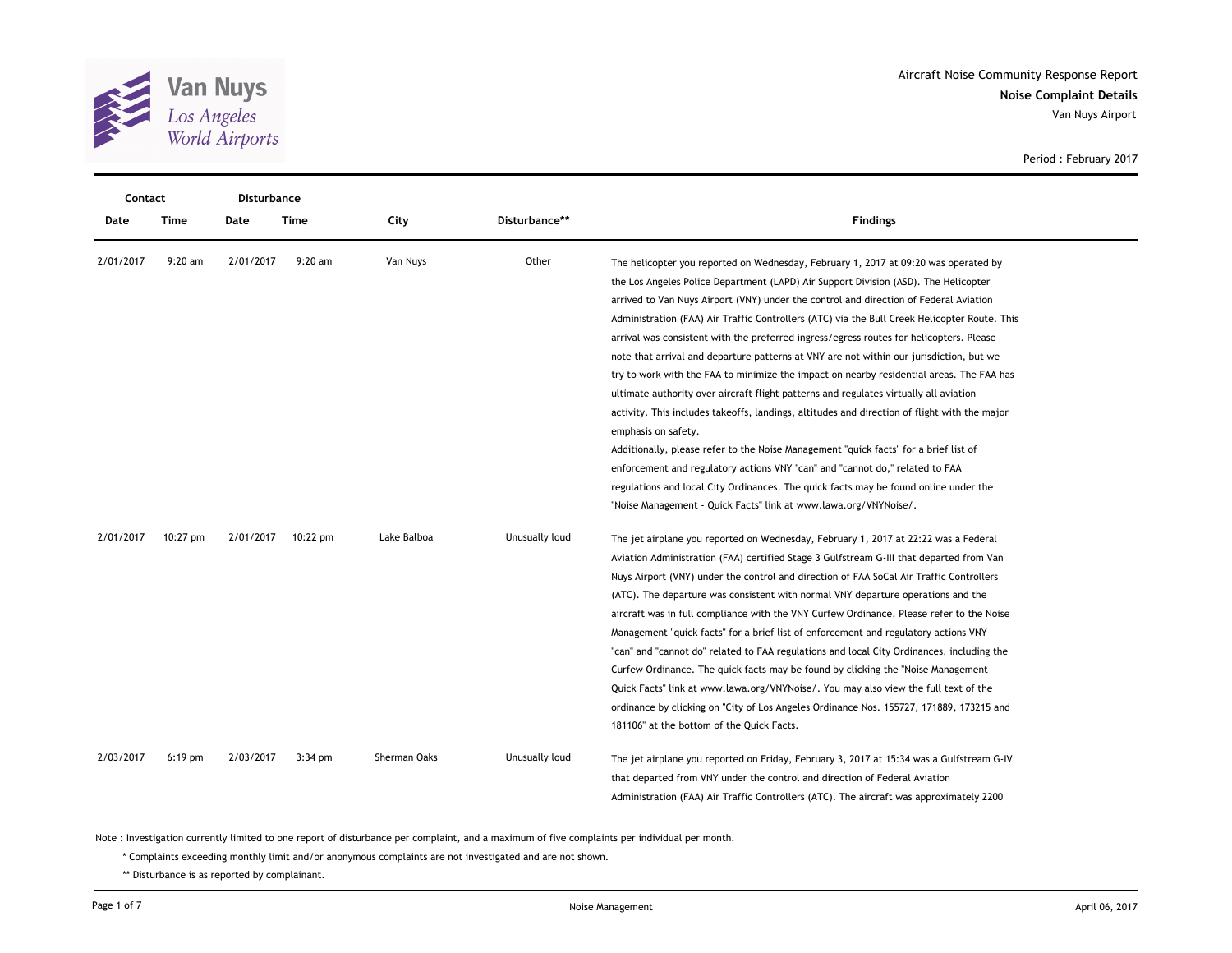| Contact   |           | <b>Disturbance</b> |                   |             |                              |                                                                                                                                                                                                                                                                                                                                                                                                                                                                                                                                                                                                                                                                                                                                                                                                                                                                                                                                                                                                                                                                                                                                                                                                                                                                           |
|-----------|-----------|--------------------|-------------------|-------------|------------------------------|---------------------------------------------------------------------------------------------------------------------------------------------------------------------------------------------------------------------------------------------------------------------------------------------------------------------------------------------------------------------------------------------------------------------------------------------------------------------------------------------------------------------------------------------------------------------------------------------------------------------------------------------------------------------------------------------------------------------------------------------------------------------------------------------------------------------------------------------------------------------------------------------------------------------------------------------------------------------------------------------------------------------------------------------------------------------------------------------------------------------------------------------------------------------------------------------------------------------------------------------------------------------------|
| Date      | Time      | Date               | Time              | City        | <b>Disturbance</b>           | <b>Findings</b>                                                                                                                                                                                                                                                                                                                                                                                                                                                                                                                                                                                                                                                                                                                                                                                                                                                                                                                                                                                                                                                                                                                                                                                                                                                           |
|           |           |                    |                   |             |                              | feet Mean Sea Level (MSL) as measured by VNY's Airport Noise and Operations Monitoring<br>System (ANOMS) over your approximate residence. Note that the altitude of the aircraft<br>is referenced against MSL and that the elevation of your residence is approximately 700<br>feet MSL (i.e. the aircraft was apporixately 1500 feet over your residence). Additionally,<br>the Gulfstream G-IV was directed to climb to 14,000 feet Mean Sea Level (MSL) when<br>turning over your neighborhood. The departure was consistent with normal VNY<br>departure operations. Please note that airports do not direct or control aircraft in flight.<br>The FAA has ultimate authority over aircraft flight patterns and regulates virtually all<br>aviation activity with the major emphasis on safety. The FAA may be contacted by<br>writing to FAA Western-Pacific Region, P.O. Box 92007, Los Angeles, CA 90009 for further<br>information.<br>Lastly, please refer to the Noise Management "quick facts" for a brief list of enforcement<br>and regulatory actions VNY "can" and "cannot do," related to FAA regulations and local<br>City Ordinances. The quick facts may be found online under the "Noise Management -<br>Quick Facts" link at www.lawa.org/VNYNoise/. |
| 2/03/2017 | 10:37 pm  | 2/03/2017          | $9:30$ pm         | Pacoima     | Unusually loud               | The aircraft you reported on Friday, February 3, 2017 at 21:30 was an arrival that landed<br>at Whiteman Airport (WHP) at approximately 21:35 and was not associated with VNY<br>operations. Please call WHP at (818) 896-5271 for further information regarding this<br>operation. Please note that airports do not have jurisdiction on aircraft in flight. The<br>Federal Aviation Administration (FAA) has ultimate authority over aircraft flight patterns<br>and regulates virtually all aviation activities. This includes altitudes and direction of flight<br>with the major emphasis on safety.                                                                                                                                                                                                                                                                                                                                                                                                                                                                                                                                                                                                                                                                 |
| 2/04/2017 | $9:57$ pm | 2/04/2017          | $9:00 \text{ pm}$ | Lake Balboa | Sustained noise (>5 minutes) | The ground noise and/or aircraft run-up for maintenance you reported on Saturday,<br>February 4, 2017 at 2100 could not be identified during the time period. In an effort to<br>reduce the inconvenience associated with engine tests/run-ups, maintenance<br>restrictions exist between the hours from 19:00 until 07:00 the following morning. Engine<br>maintenance run-ups are only allowed from 07:00 until 19:00 at designated areas. This<br>enables aircraft maintenance personnel to perform all types of equipment tests during the<br>unrestricted periods to eliminate the need for such activity during the evening and early<br>morning hours. Additionally, VNY has an Airfield Superintendent on duty to immediately<br>investigate and enforce any run-up complaints during the restricted hours. Please call the<br>Duty Superintendent at Airport Operations at (818) 442-6506 for immediate attention.<br>This is not a Noise Complaint Line and should only be used to report possible engine run-up                                                                                                                                                                                                                                                |

\* Complaints exceeding monthly limit and/or anonymous complaints are not investigated and are not shown.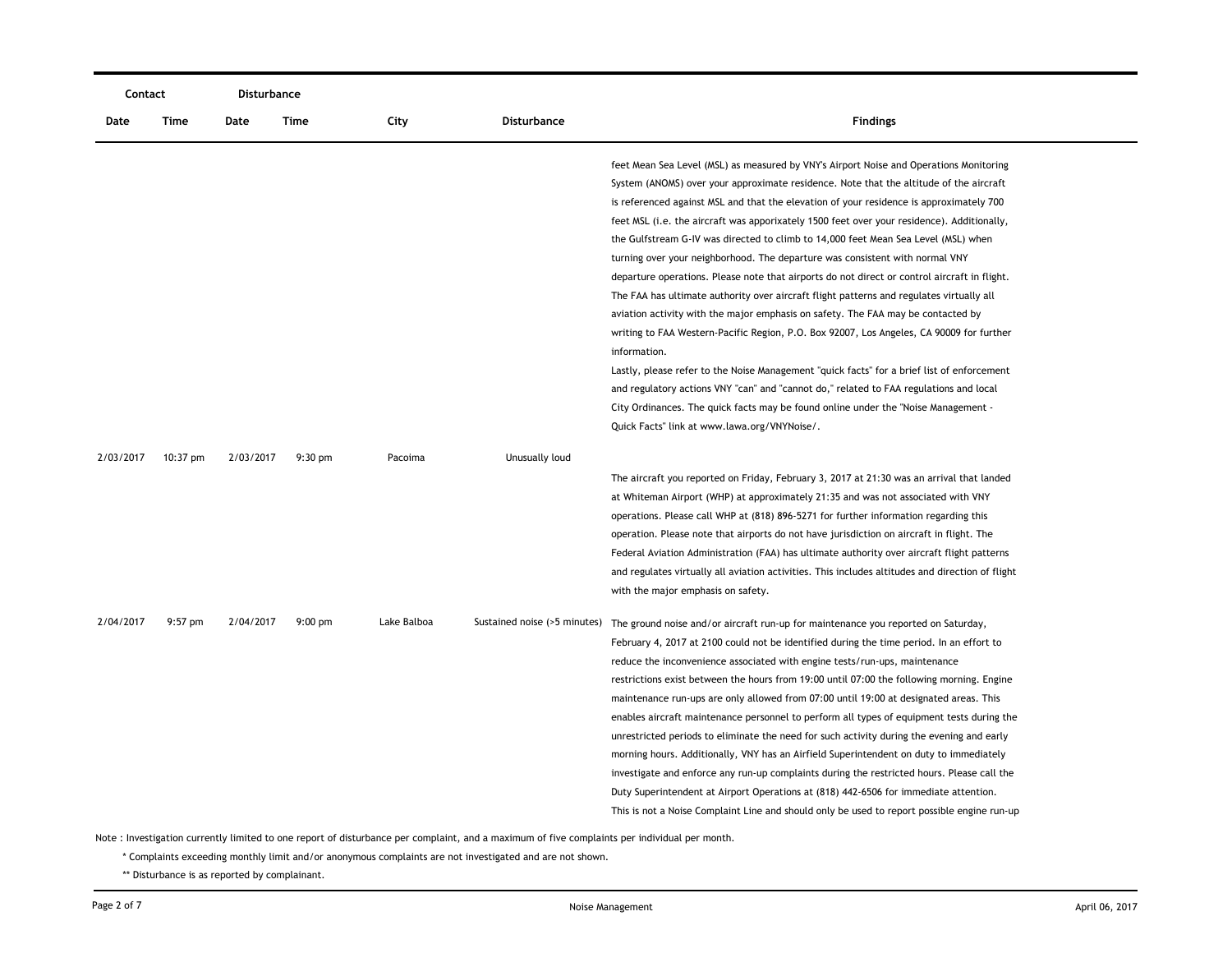| Contact   |            | Disturbance |                    |             |                          |                                                                                                                                                                                                                                                                                                                                                                                                                                                                                                                                                                                                                                                                                                                                                                                                                                                                                                                                                                                                                                                                                                                                                                                                 |
|-----------|------------|-------------|--------------------|-------------|--------------------------|-------------------------------------------------------------------------------------------------------------------------------------------------------------------------------------------------------------------------------------------------------------------------------------------------------------------------------------------------------------------------------------------------------------------------------------------------------------------------------------------------------------------------------------------------------------------------------------------------------------------------------------------------------------------------------------------------------------------------------------------------------------------------------------------------------------------------------------------------------------------------------------------------------------------------------------------------------------------------------------------------------------------------------------------------------------------------------------------------------------------------------------------------------------------------------------------------|
| Date      | Time       | Date        | Time               | City        | Disturbance              | <b>Findings</b>                                                                                                                                                                                                                                                                                                                                                                                                                                                                                                                                                                                                                                                                                                                                                                                                                                                                                                                                                                                                                                                                                                                                                                                 |
|           |            |             |                    |             |                          | activity. To file a noise complaint please visit http://www.lawa.org/VNYANC/ or call the<br>Community Response Line (CRL) at 800-560-0010.                                                                                                                                                                                                                                                                                                                                                                                                                                                                                                                                                                                                                                                                                                                                                                                                                                                                                                                                                                                                                                                      |
| 2/12/2017 | $10:19$ pm |             | 2/12/2017 10:15 pm | Encino      | Flying over home         | The jet airplane you reported on Sunday, February 12, 2017 at 21:15 was a Gulfstream<br>G-IV that arrived to VNY under the direction and control of the Federal Aviation<br>Administration (FAA) L Air Traffic Controllers (ATC). At the time, Northerly Operations<br>were in effect at Van Nuys Airport (VNY) due to northerly wind conditions. Whenever<br>northerly winds occur, all aircraft arrivals and departures are directed to head north<br>into the wind due to aircraft safety requirements, and to maximize aircraft performance.<br>Our investigation further shows that the arrival was approximately 1690 feet Mean Sea<br>Level (MSL). Under ATC's direction, this aircraft overflew your neighborhood to safely<br>descend and land on runway 34L. Airports do not control aircraft in flight. The FAA has<br>ultimate authority over aircraft flight patterns and regulates virtually all aviation<br>activity. This includes takeoffs, landings, altitudes and direction of flight with the major<br>emphasis on safety. Please contact the FAA by writing to FAA Western-Pacific Region,<br>P.O. Box 92007, Los Angeles, CA 90009 for further information.               |
| 2/13/2017 | $10:58$ pm | 2/13/2017   | 10:56 pm           | Lake Balboa | Late night/early morning | The airplane noise you reported on Monday, February 13, 2017 at 22:56 was a Stage 3<br>Gulfstream G-550 that departed from VNY under the control and direction of Federal<br>Aviation Administration (FAA) SoCal Air Traffic Controllers (ATC). The departure was<br>consistent with normal VNY departure operations and was not restricted by the VNY<br>Noise Abatement and Curfew regulations.                                                                                                                                                                                                                                                                                                                                                                                                                                                                                                                                                                                                                                                                                                                                                                                               |
| 2/15/2017 | $1:08$ am  | 2/15/2017   | $1:02$ am          | Lake Balboa | Late night/early morning | The aircraft noise you reported on Wednesday, February 15, 2017 at 01:02 was<br>associated with a FAA certified Stage 3 Gulfstream G-III departure from VNY. The<br>departure from runway 16R was under the control and direction of Federal Aviation<br>Administration (FAA) SoCal Air Traffic Controllers (ATC) and was consistent with normal<br>VNY departure operations. Please refer to the Noise Management "quick facts" for a brief<br>list of enforcement and regulatory actions VNY "can" and "cannot do" related to FAA<br>regulations and local City Ordinances. The quick facts may be found online under the<br>"Noise Management - Quick Facts" link at www.lawa.org/VNYNoise/. Please note that<br>VNY airport does not have jurisdiction over the timing of flights nor over how/where the<br>pilot flies while an aircraft is in flight. The Federal Aviation Administration has ultimate<br>authority over aircraft flight patterns and regulates virtually all aviation activities. This<br>includes altitudes and direction of flight with the major emphasis on safety. Please<br>contact the FAA by writing to FAA Western-Pacific Region, P.O. Box 92007, Los Angeles, |

\* Complaints exceeding monthly limit and/or anonymous complaints are not investigated and are not shown.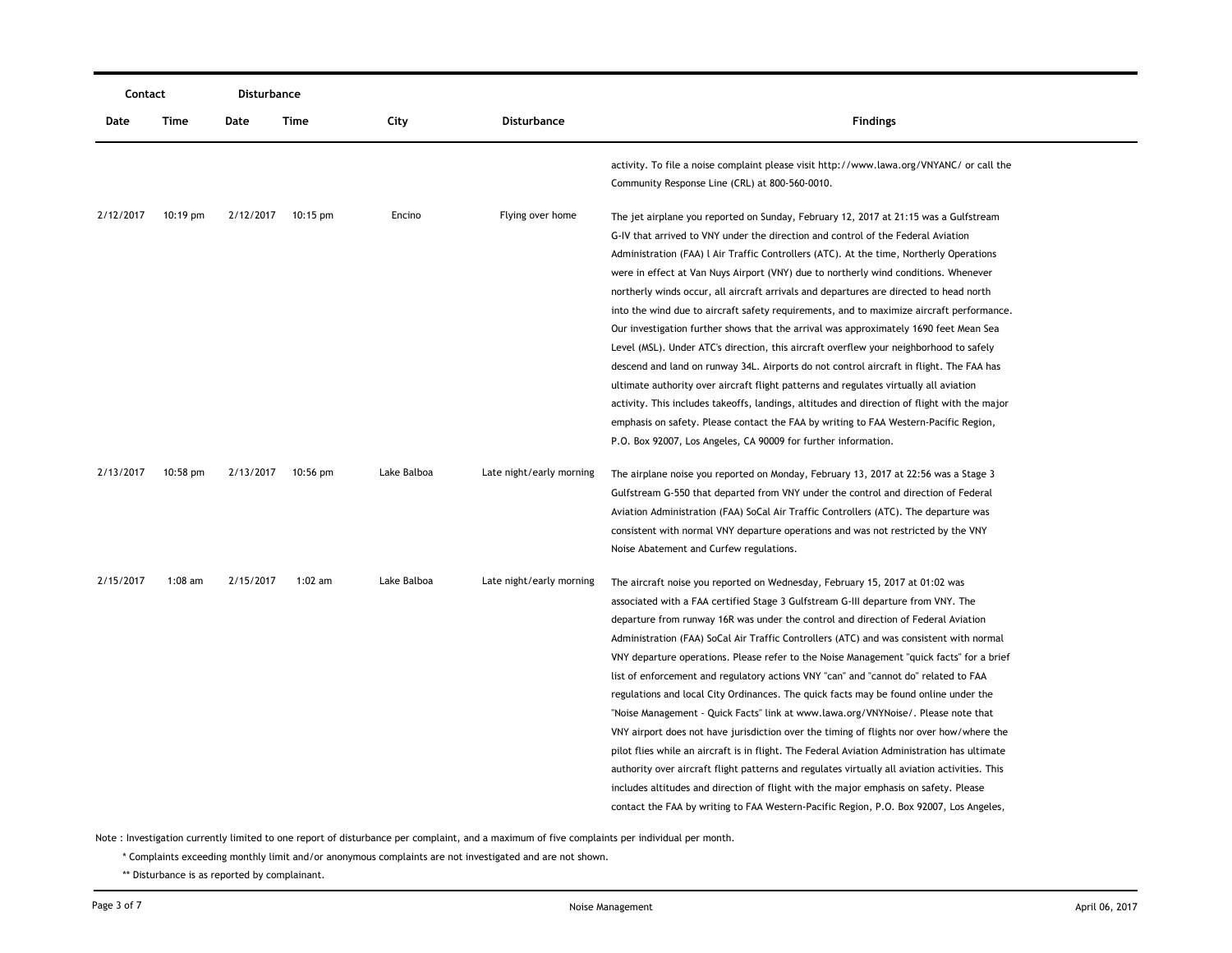| Contact   |            | Disturbance |           |                    |                              |                                                                                             |  |  |
|-----------|------------|-------------|-----------|--------------------|------------------------------|---------------------------------------------------------------------------------------------|--|--|
| Date      | Time       | Date        | Time      | City               | Disturbance                  | <b>Findings</b>                                                                             |  |  |
|           |            |             |           |                    |                              | CA 90009 for further information.                                                           |  |  |
| 2/16/2017 | $10:48$ am | 2/16/2017   | 10:48 am  | <b>Bell Canyon</b> | Late night/early morning     | The jet airplane you reported on Thursday, February 16, 2017 at 10:48 was an arrival to     |  |  |
|           |            |             |           |                    |                              | Hollywood Burbank Airport (BUR) and not associated with VNY operations. Please contact      |  |  |
|           |            |             |           |                    |                              | the Hollywood Burbank Airport Hotline at (800) 441-0409 for further information             |  |  |
|           |            |             |           |                    |                              | regarding this flight. Airports do not have jurisdiction on aircraft in flight. The FAA has |  |  |
|           |            |             |           |                    |                              | ultimate authority over aircraft flight patterns and regulates virtually all aviation       |  |  |
|           |            |             |           |                    |                              | activities. This includes altitudes and direction of flight with the major emphasis on      |  |  |
|           |            |             |           |                    |                              | safety.                                                                                     |  |  |
| 2/16/2017 | $10:51$ am | 2/15/2017   | $3:50$ pm | <b>Bell Canyon</b> | Sustained noise (>5 minutes) | The jet airplane you reported on Wednesday, February 15, 2017 at 15:50 was an arrival       |  |  |
|           |            |             |           |                    |                              | to Hollywood Burbank Airport (BUR) and not associated with VNY operations. Please           |  |  |
|           |            |             |           |                    |                              | contact the Hollwood Burbank Airport Hotline at (800) 441-0409 for further information      |  |  |
|           |            |             |           |                    |                              | regarding this flight. Airports do not have jurisdiction on aircraft in flight. The FAA has |  |  |
|           |            |             |           |                    |                              | ultimate authority over aircraft flight patterns and regulates virtually all aviation       |  |  |
|           |            |             |           |                    |                              | activities. This includes altitudes and direction of flight with the major emphasis on      |  |  |
|           |            |             |           |                    |                              | safety.                                                                                     |  |  |
| 2/19/2017 | $9:38$ am  | 2/19/2017   | $9:30$ am | Lake Balboa        | Unspecified                  | The aircraft noise you reported on Sunday, February 19, 2017 at 09:30 was Falcon 50         |  |  |
|           |            |             |           |                    |                              | departure from Van Nuys Airport (VNY). The departure from VNY runway 16R was under          |  |  |
|           |            |             |           |                    |                              | the control and direction of Federal Aviation Administration (FAA) Air Traffic Controllers  |  |  |
|           |            |             |           |                    |                              | (ATC) and was consistent with normal VNY departure operations. Additionally, the            |  |  |
|           |            |             |           |                    |                              | aircraft-specific Single Event Noise Exposure Level (SENEL) established in the VNY Fly      |  |  |
|           |            |             |           |                    |                              | Friendly Quiet Jet Departure Program was not exceeded.                                      |  |  |
| 2/19/2017 | $9:40$ am  | 2/19/2017   | 8:38 am   | Lake Balboa        | Unusually loud               | The jet aircraft departures that you referenced on Sunday, February 19, 2017 at 08:38,      |  |  |
|           |            |             |           |                    |                              | 09:30 and 09:42 comply with all City of Los Angeles and Federal regulations/laws and were   |  |  |
|           |            |             |           |                    |                              | consistent with normal VNY departure operations. Specifically, the three aircraft are       |  |  |
|           |            |             |           |                    |                              | rated below the 77.0 dBA maximum "TAKEOFF" certification levels listed in the FAA           |  |  |
|           |            |             |           |                    |                              | Advisory Circular 36-3 Appendix 2 and referenced in the Noisier Jet Phase-Out Ordinance.    |  |  |
|           |            |             |           |                    |                              | Note that these levels are determined by the FAA under controlled conditions at their       |  |  |
|           |            |             |           |                    |                              | facility in Oklahoma City, OK and are just one of many criteria the FAA uses to certify and |  |  |
|           |            |             |           |                    |                              | register aircraft for flight in the United States. Therefore, there is no relationship      |  |  |
|           |            |             |           |                    |                              | between these certification levels published by the FAA and the one-second noise            |  |  |
|           |            |             |           |                    |                              | readings available on the VNY WebTrak website. For more information, Please refer to        |  |  |
|           |            |             |           |                    |                              | the Noise Management "quick facts" for a brief list of enforcement and regulatory actions   |  |  |

\* Complaints exceeding monthly limit and/or anonymous complaints are not investigated and are not shown.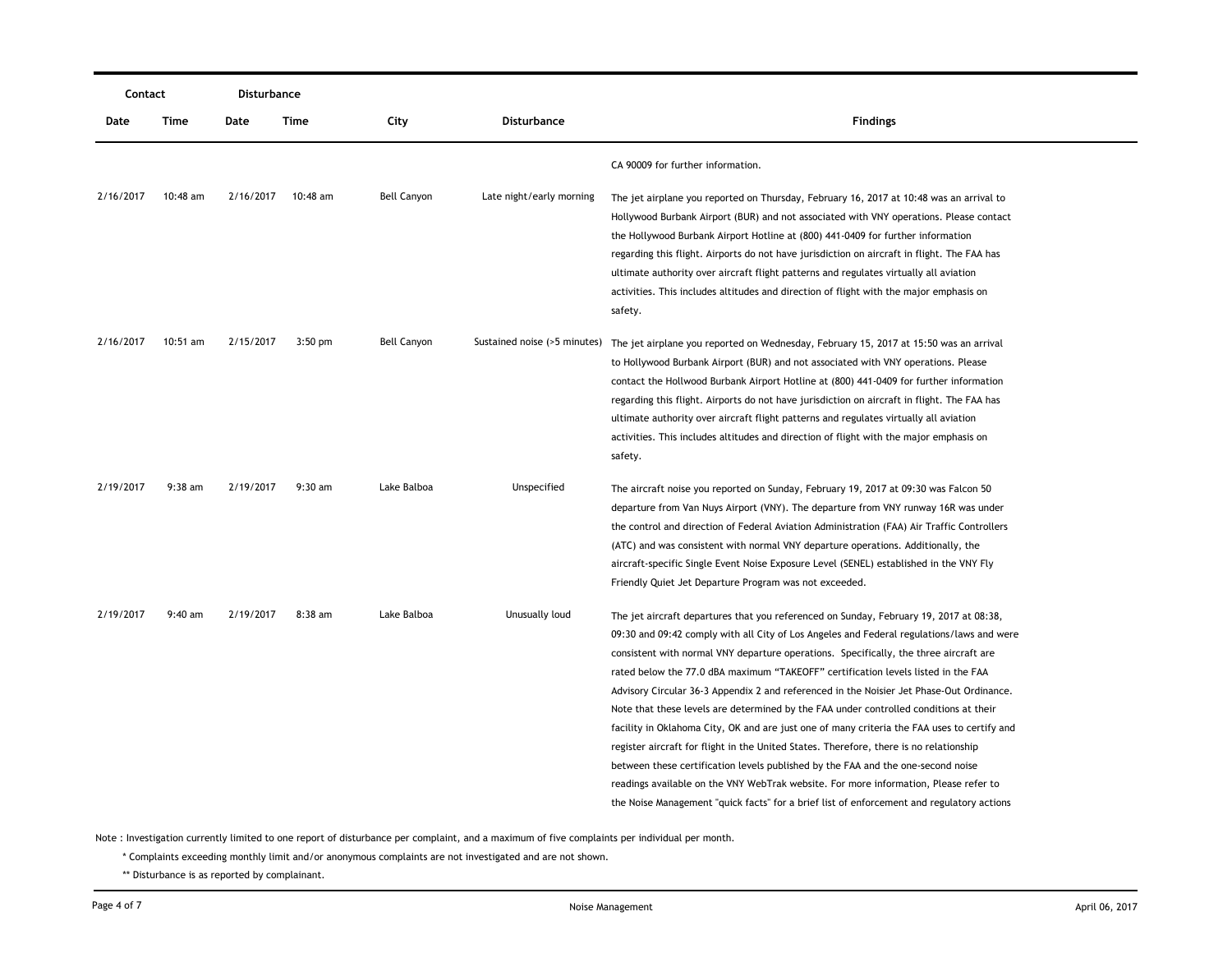| Contact   |            | Disturbance |           |               |                  |                                                                                                                                                                                                                                                                                                                                                                                                                                                                                                                                                                                                                                                                                                                                                                                                                                                                                                                                                                                                                                                                  |
|-----------|------------|-------------|-----------|---------------|------------------|------------------------------------------------------------------------------------------------------------------------------------------------------------------------------------------------------------------------------------------------------------------------------------------------------------------------------------------------------------------------------------------------------------------------------------------------------------------------------------------------------------------------------------------------------------------------------------------------------------------------------------------------------------------------------------------------------------------------------------------------------------------------------------------------------------------------------------------------------------------------------------------------------------------------------------------------------------------------------------------------------------------------------------------------------------------|
| Date      | Time       | Date        | Time      | City          | Disturbance      | <b>Findings</b>                                                                                                                                                                                                                                                                                                                                                                                                                                                                                                                                                                                                                                                                                                                                                                                                                                                                                                                                                                                                                                                  |
|           |            |             |           |               |                  | VNY "can" and "cannot do" related to FAA regulations and local City Ordinances. The quick<br>facts and the City Curfew Ordinance may be found online under the "Noise Management -<br>Quick Facts" link at www.lawa.org/VNYNoise/. Lastly, airports do not control aircraft in<br>flight. The Federal Aviation Administration (FAA) has ultimate authority over aircraft and<br>regulates virtually all aviation activity. This includes takeoffs, landings, altitudes and<br>direction of flight with the major emphasis on safety. The FAA may be contacted by<br>writing to FAA Western-Pacific Region, P.O. Box 92007, Los Angeles, CA 90009 for further<br>information.                                                                                                                                                                                                                                                                                                                                                                                     |
| 2/19/2017 | $10:42$ am | 2/19/2017   | 10:42 am  | Laguna Niguel | Flying over home | The aircraft you reported on Sunday, February 19, 2017 at 10:42 was a Challenger 350<br>(CL35) that departed from Van Nuys Airport (VNY) and arrived at McClellan-Palomar<br>Airport (CRQ) under the control and direction of Federal Aviation Administration (FAA)<br>Air Traffic Controllers (ATC). Please note that airports do not have jurisdiction on<br>aircraft in flight. The FAA has ultimate authority over aircraft flight patterns and<br>regulates virtually all aviation activities. This includes altitudes and direction of flight<br>with the major emphasis on safety. Please contact the FAA by writing to FAA<br>Western-Pacific Region, P.O. Box 92007, Los Angeles, CA 90009 for further information.<br>Additionally, please refer to the Noise Management "quick facts" for a brief list of<br>enforcement and regulatory actions VNY "can" and "cannot do," related to FAA<br>regulations and local City Ordinances. The quick facts may be found online under the<br>"Noise Management - Quick Facts" link at www.lawa.org/VNYNoise/. |
| 2/21/2017 | $8:54$ pm  | 2/21/2017   | $8:52$ pm | Encino        | Flying over home | The aircraft that you reported on Tuesday, February 21, 2017 at 20:52 was Citation<br>C560 that was conducting a Medevac Operation (Lifeguard-Life Saving Operation). This<br>departure was under the direction and control of the Federal Aviation Administration<br>(FAA) SoCal Air Traffic Controllers (ATC). The departure passed over your neighborhood at<br>approximately 2325 feet Mean Sea Level (MSL). Airports do not control aircraft in flight.<br>The FAA has ultimate authority over aircraft flight patterns and regulates virtually all<br>aviation activity. This includes takeoffs, landings, altitudes and direction of flight with<br>the major emphasis on safety.                                                                                                                                                                                                                                                                                                                                                                         |
| 2/23/2017 | $1:07$ am  | 2/23/2017   | $1:07$ am | Encino        | Flying over home | The jet airplane you reported on Thursday, February 23 at 01:07 was a Gulfstream G-V<br>that arrived to VNY under the direction and control of the Federal Aviation<br>Administration (FAA) SoCal Air Traffic Controllers (ATC). This arrival flew south, turned<br>over your neighborhood at approximately 2100 feet MSL and landed on runway 34L. The<br>arrival to 34L was consistent with normal VNY northerly arrival operations. Whenever                                                                                                                                                                                                                                                                                                                                                                                                                                                                                                                                                                                                                  |

\* Complaints exceeding monthly limit and/or anonymous complaints are not investigated and are not shown.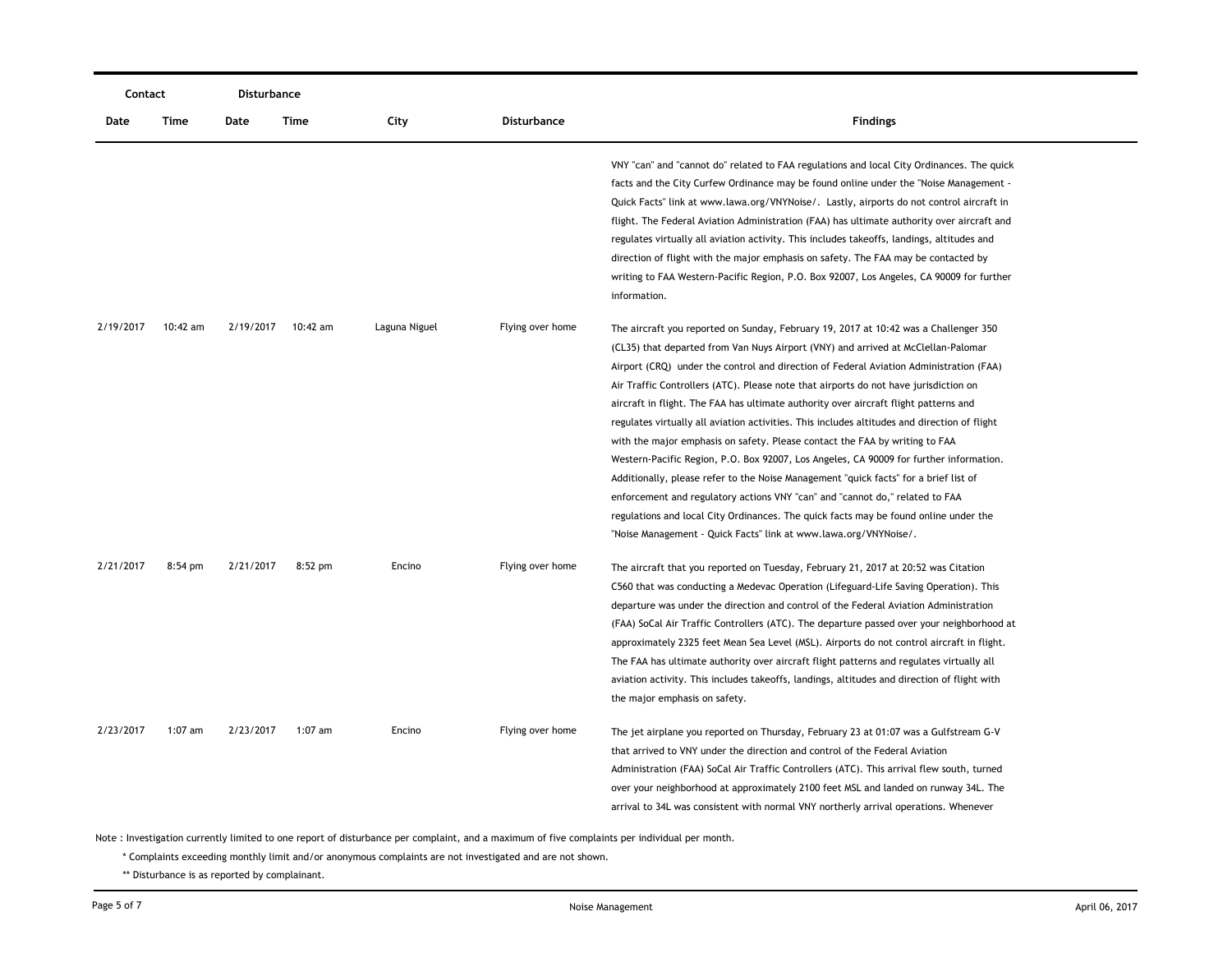| Contact   |           | Disturbance |           |              |                          |                                                                                                                                                                                                                                                                                                                                                                                                                                                                                                                                                                                                                                                                                                                                                                                                                                                                                                                                                                                                                                                                                                                                                                                                                                                                                                                                                                                                                                                                                                                                                                                                                                                                                                                                                                                                                                                                                                                                                                                                                            |
|-----------|-----------|-------------|-----------|--------------|--------------------------|----------------------------------------------------------------------------------------------------------------------------------------------------------------------------------------------------------------------------------------------------------------------------------------------------------------------------------------------------------------------------------------------------------------------------------------------------------------------------------------------------------------------------------------------------------------------------------------------------------------------------------------------------------------------------------------------------------------------------------------------------------------------------------------------------------------------------------------------------------------------------------------------------------------------------------------------------------------------------------------------------------------------------------------------------------------------------------------------------------------------------------------------------------------------------------------------------------------------------------------------------------------------------------------------------------------------------------------------------------------------------------------------------------------------------------------------------------------------------------------------------------------------------------------------------------------------------------------------------------------------------------------------------------------------------------------------------------------------------------------------------------------------------------------------------------------------------------------------------------------------------------------------------------------------------------------------------------------------------------------------------------------------------|
| Date      | Time      | Date        | Time      | City         | Disturbance              | <b>Findings</b>                                                                                                                                                                                                                                                                                                                                                                                                                                                                                                                                                                                                                                                                                                                                                                                                                                                                                                                                                                                                                                                                                                                                                                                                                                                                                                                                                                                                                                                                                                                                                                                                                                                                                                                                                                                                                                                                                                                                                                                                            |
|           |           |             |           |              |                          | northerly winds occur, all aircraft arrivals and departures are directed to head north<br>into the wind due to aircraft safety requirements, and to maximize aircraft performance<br>during takeoffs and landings. During these conditions, the FAA Controllers conduct<br>Northerly Operations at VNY, which is the opposite direction from Southerly Operations<br>that is normally utilized.                                                                                                                                                                                                                                                                                                                                                                                                                                                                                                                                                                                                                                                                                                                                                                                                                                                                                                                                                                                                                                                                                                                                                                                                                                                                                                                                                                                                                                                                                                                                                                                                                            |
| 2/27/2017 | $9:08$ am | 2/27/2017   | $5:00$ am | Sherman Oaks | Late night/early morning | The early morning departures that you reference comply with all City of Los Angeles and<br>Federal Aviation Administration (FAA) regulations and laws. Van Nuys Airport has Airfield<br>Superintendents that monitor all aviation activity. Any deviation from the VNY's Curfew<br>regulation is reported to the City Attorney's Office for enforcement. Additionally, please<br>refer to the Noise Management "quick facts" for a brief list of enforcement and<br>regulatory actions VNY "can" and "cannot do" related to FAA regulations and local City<br>Ordinances. The quick facts and the City Curfew Ordinance may be found online under<br>the "Noise Management - Quick Facts" link at www.lawa.org/VNYNoise/.<br>Please note that airports do not control aircraft in flight. The Federal Aviation<br>Administration (FAA) has ultimate authority over aircraft and regulates virtually all<br>aviation activity. This includes takeoffs, landings, altitudes and direction of flight with<br>the major emphasis on safety. The FAA may be contacted by writing to FAA<br>Western-Pacific Region, P.O. Box 92007, Los Angeles, CA 90009 for further information.<br>The departure that you selected on Monday, February 27, 2017 at 05:00 was a Stage 3<br>Embraer Legacy 600 that departed under the control and direction of the FAA SoCal Air<br>Traffic Controllers (ATC). The departure was consistent with normal VNY departure<br>operations. Additionally, the aircraft-specific Single Event Noise Exposure Level (SENEL)<br>established in the voluntary VNY Fly Friendly Quiet Jet Departure Program was not<br>exceeded. Please see page 8 of the VNY Noise Program brochure for more information on<br>the program at: www.lawa.org/vnyanc.<br>Lastly, the volume of jet operations at VNY has been increasing slightly each year with<br>the improving economy since reaching a low in 2009, so compared to the past few years<br>there may be more frequent jet departures over your community. |
| 2/28/2017 | 12:00 am  | 2/27/2017   | $4:30$ pm | Sherman Oaks | Low flying               | The aircraft you reported on Monday, February 27, 2017 at 16:30 was a single engine<br>propeller driven Cessna C172 Skyhawk that was circling over your neighborhood. Please<br>be aware that airports do not control aircraft in flight. Aircraft fly under the control and<br>direction of the Federal Aviation Administration (FAA) Air Traffic Controllers (ATC). Some<br>aircraft fly under Visual Flight Rules (VFR) and must adhere to FAA rules and regulations<br>that govern such activities. The FAA has ultimate authority over aircraft flight patterns                                                                                                                                                                                                                                                                                                                                                                                                                                                                                                                                                                                                                                                                                                                                                                                                                                                                                                                                                                                                                                                                                                                                                                                                                                                                                                                                                                                                                                                       |

\* Complaints exceeding monthly limit and/or anonymous complaints are not investigated and are not shown.